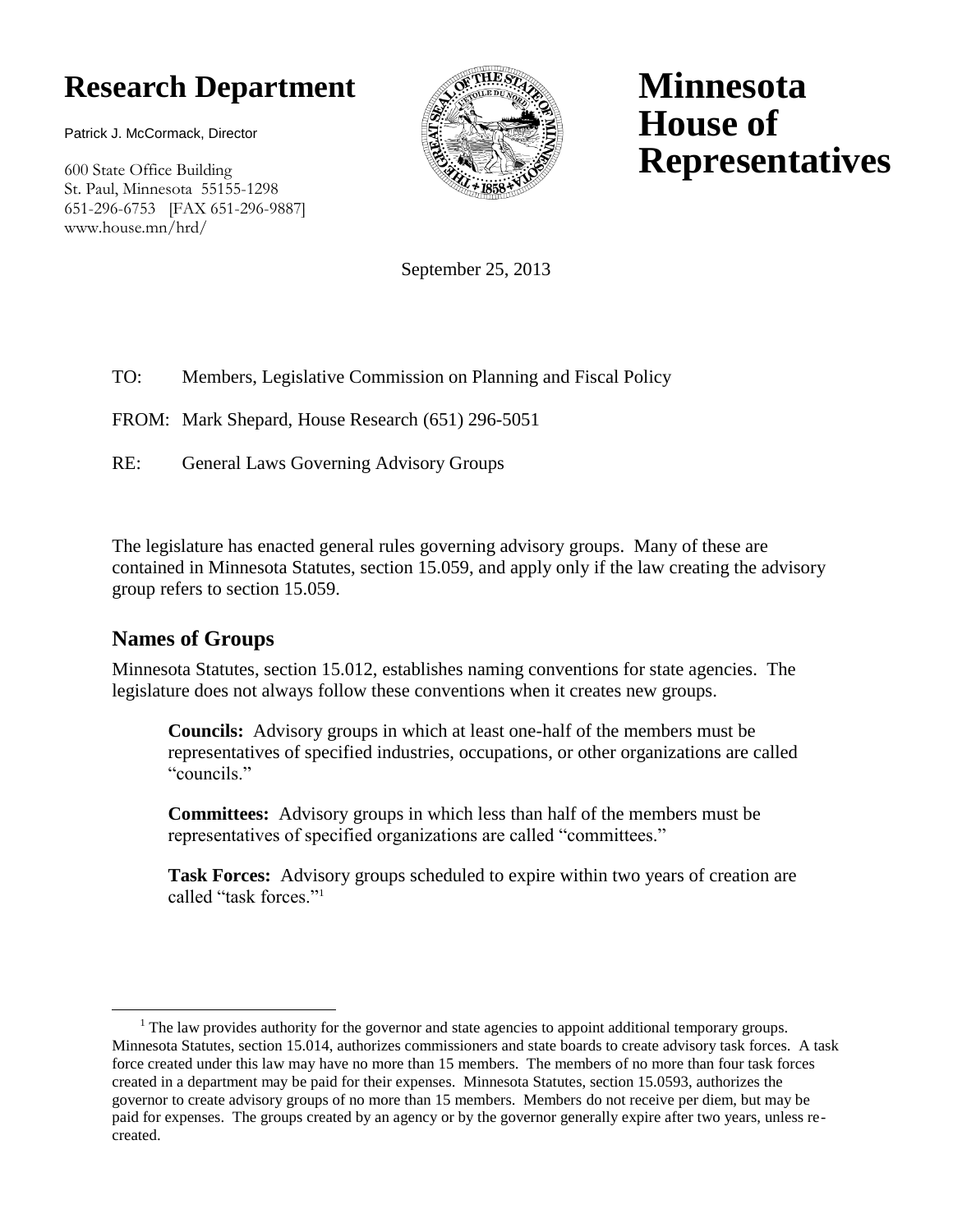### **Membership Terms**

Section 15.059 provides that members of advisory councils and committees serve four-year terms. The terms of half of the members expire with the term of the governor. The terms of the other half of the members expire the following year. Members of advisory task forces serve until the expiration date of the task force (up to two years after the group is created).

### **Removal**

Under section 15.059, members may be removed at the pleasure of the appointing authority. Appointing authorities are given special authorization to remove members who miss three consecutive meetings.

#### **Compensation**

Members of an advisory group receive compensation and expense reimbursement only if authorized by the law creating the group.

When a law authorizes compensation and expense reimbursement, it usually refers to section 15.059. That section provides that members of advisory councils and committees receive \$55 per day spent on group activity, when authorized by the group. Members of advisory task forces do not receive this \$55 per day. The provisions of section 15.059 governing expense reimbursement (as distinct from the \$55-per-day payment) apply to advisory task forces as well as to councils and committees. Members are reimbursed for meals, travel, hotel, and child care expenses under conditions and limits that apply to state employees.

## **Reporting**

Minnesota Statutes, section 15.0599, requires advisory groups with statewide jurisdiction to register with and report annually to the secretary of state. By July 15 each year, a group must report specified information about the purposes of the group, its membership, expiration of the group, the number of meetings held, and money and staff resources devoted to the group. If a group fails to report as required, its members are not eligible for compensation or expense reimbursement until the report is filed. By October 15 each year, the secretary of state summarizes this information in a report. Information on each agency also is available on the secretary of state's website. The annual report can be found at: http://www.sos.state.mn.us/index.aspx?page=360.

## **Expiration**

For a time, the legislature periodically established a general expiration date for advisory groups in section 15.059. The most recent expiration date in section 15.059, subdivision 5, provided that advisory councils and committees expired June 30, 2009, unless a different date was specified in law. The 2009 expiration date is still in the law, although it seems unlikely that it